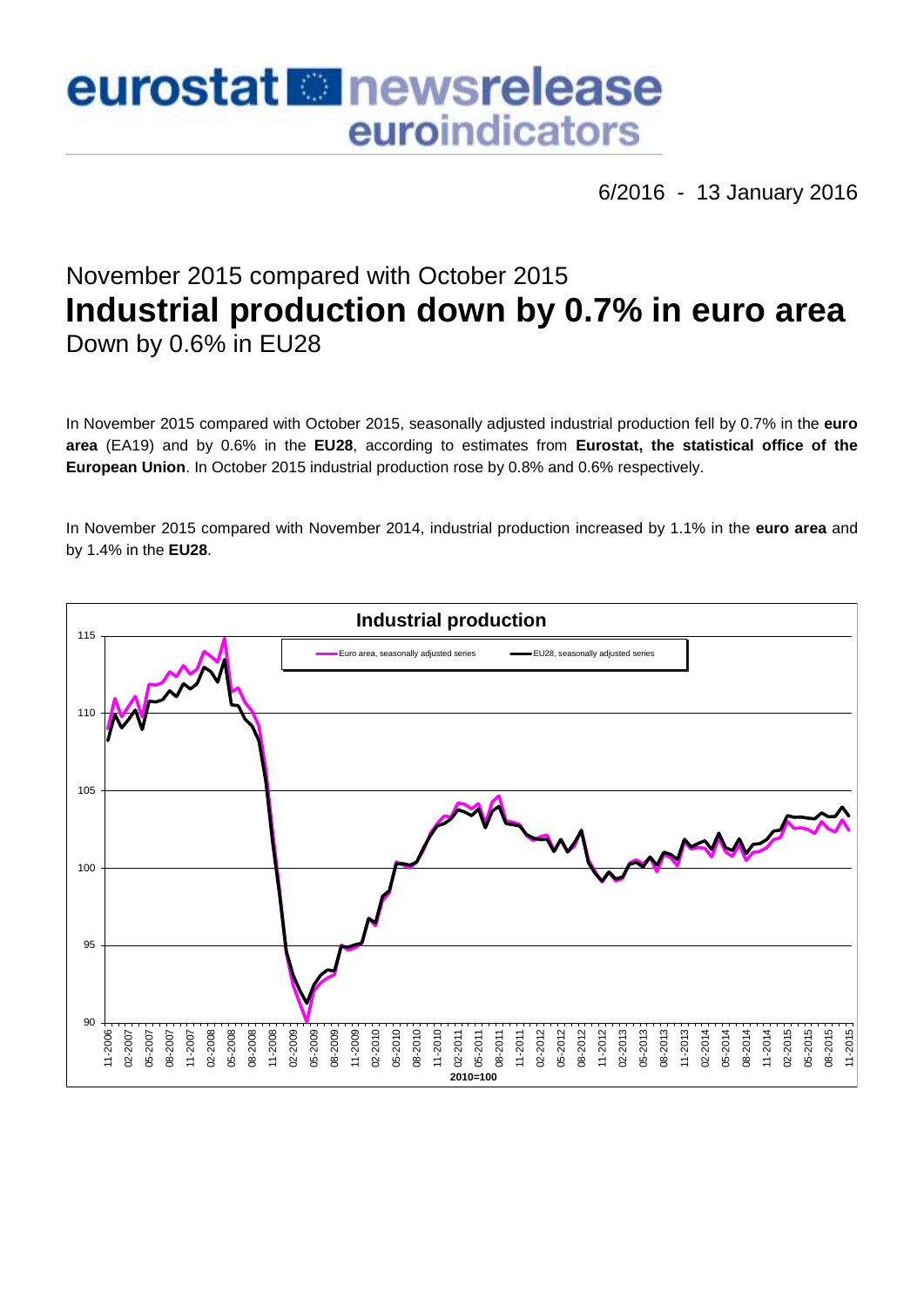## **Monthly comparison by main industrial grouping and by Member State**

The decrease of 0.7% in industrial production in the **euro area** in November 2015, compared with October 2015, is due to production of energy falling by 4.3%, capital goods by 1.9% and durable consumer goods by 1.0%, while production of non-durable consumer goods rose by 0.1% and intermediate goods by 0.7%.

In the **EU28**, the decrease of 0.6% is due to production of energy falling by 3.5%, capital goods by 1.3%, durable consumer goods by 0.3% and non-durable consumer goods by 0.1%, while production of intermediate goods rose by 0.5%.

Among Member States for which data are available, the largest decreases in industrial production were registered in **Portugal** (-4.9%), **Malta** (-3.7%), the **Netherlands** (-3.1%), **Estonia** and **Lithuania** (both -2.6%), and the highest increases in **Greece** (+3.3%) and **Slovakia** (+1.9%).

#### **Annual comparison by main industrial grouping and by Member State**

The increase of 1.1% in industrial production in the **euro area** in November 2015, compared with November 2014, is due to production of intermediate goods rising by 2.1%, durable consumer goods by 1.7% and both capital goods and non-durable consumer goods by 1.2%, while production of energy fell by 2.8%.

In the **EU28**, the increase of 1.4% is due to production of capital goods rising by 2.0%, intermediate goods by 1.8%, durable consumer goods by 1.7% and non-durable consumer goods by 0.8%, while production of energy fell by 1.2%.

Among Member States for which data are available, the highest increases in industrial production were registered in **Ireland** (+14.2%), **Slovakia** (+11.9%) and **Hungary** (+7.1%), and the largest decreases in the **Netherlands** (-8.0%) and **Estonia** (-6.2%).

#### Geographical information

The **euro area** (EA19) includes Belgium, Germany, Estonia, Ireland, Greece, Spain, France, Italy, Cyprus, Latvia, Lithuania, Luxembourg, Malta, the Netherlands, Austria, Portugal, Slovenia, Slovakia and Finland.

The **European Union** (EU28) includes Belgium, Bulgaria, the Czech Republic, Denmark, Germany, Estonia, Ireland, Greece, Spain, France, Croatia, Italy, Cyprus, Latvia, Lithuania, Luxembourg, Hungary, Malta, the Netherlands, Austria, Poland, Portugal, Romania, Slovenia, Slovakia, Finland, Sweden and the United Kingdom.

#### Methods and definitions

The **index of industrial production** measures the evolution of the volume of production for industry excluding construction, based on data adjusted for working day and seasonal effects.

**Seasonally adjusted** euro area and EU series are calculated by aggregating the seasonally adjusted national data. Eurostat carries out the seasonal adjustment of the data for those countries that do not adjust their data for seasonal effects.

Total industry covers [NACE rev.2](http://ec.europa.eu/eurostat/ramon/nomenclatures/index.cfm?TargetUrl=LST_NOM_DTL&StrNom=NACE_REV2&StrLanguageCode=EN&IntPcKey=&StrLayoutCode=HIERARCHIC) sections B to D.

Missing observations from Member States for recent months are estimated for the calculation of the euro area and the EU aggregates.

#### Revisions and timetable

Compared with data issued in the News Release [220/2015](http://ec.europa.eu/eurostat/documents/2995521/7106486/4-14122015-AP-EN.pdf/8a4b1ff5-9e28-4b54-9c33-7ee022c700bc) of 14 December 2015, the monthly percentage changes for October 2015 have been revised from +0.6% to +0.8% in the euro area and from +0.5% to +0.6% in the EU28. The annual percentage change has been revised from +1.9% to +2.0% in the euro area and remains unchanged at +2.4% in the EU28.

#### For more information

Eurostat's [database section](http://ec.europa.eu/eurostat/web/short-term-business-statistics/data/database) on short-term business statistics Eurostat's [Statistics Explained article](http://ec.europa.eu/eurostat/statistics-explained/index.php/Industrial_production_(volume)_index_overview) on the industrial production index Th[e weights of the Member States](https://circabc.europa.eu/w/browse/5e6d1e48-056c-4c6a-8278-3ab138bcf575) in the EU and euro area aggregates (See file EU-28\_EA-19\_NEWS\_RELEASE\_WEIGHTINGS\_2010) Eurostat's €-indicators [release calendar](http://ec.europa.eu/eurostat/news/release-calendar)

Issued by: **Eurostat Press Office**

**Tim ALLEN Tel: +352-4301-33 444 [eurostat-pressoffice@ec.europa.eu](mailto:eurostat-pressoffice@ec.europa.eu)** For further information on data:

**Marko CIP Tel: +352-4301-34 858 [marko.cip@ec.europa.eu](mailto:marko.cip@ec.europa.eu)**

**Media requests**: Eurostat media support / Tel: +352-4301-33 408 / [eurostat-media-support@ec.europa.eu](mailto:eurostat-media-support@ec.europa.eu) **EXAMPLE Example 20 AU EU Eurostat/ CEU Eurostat** 

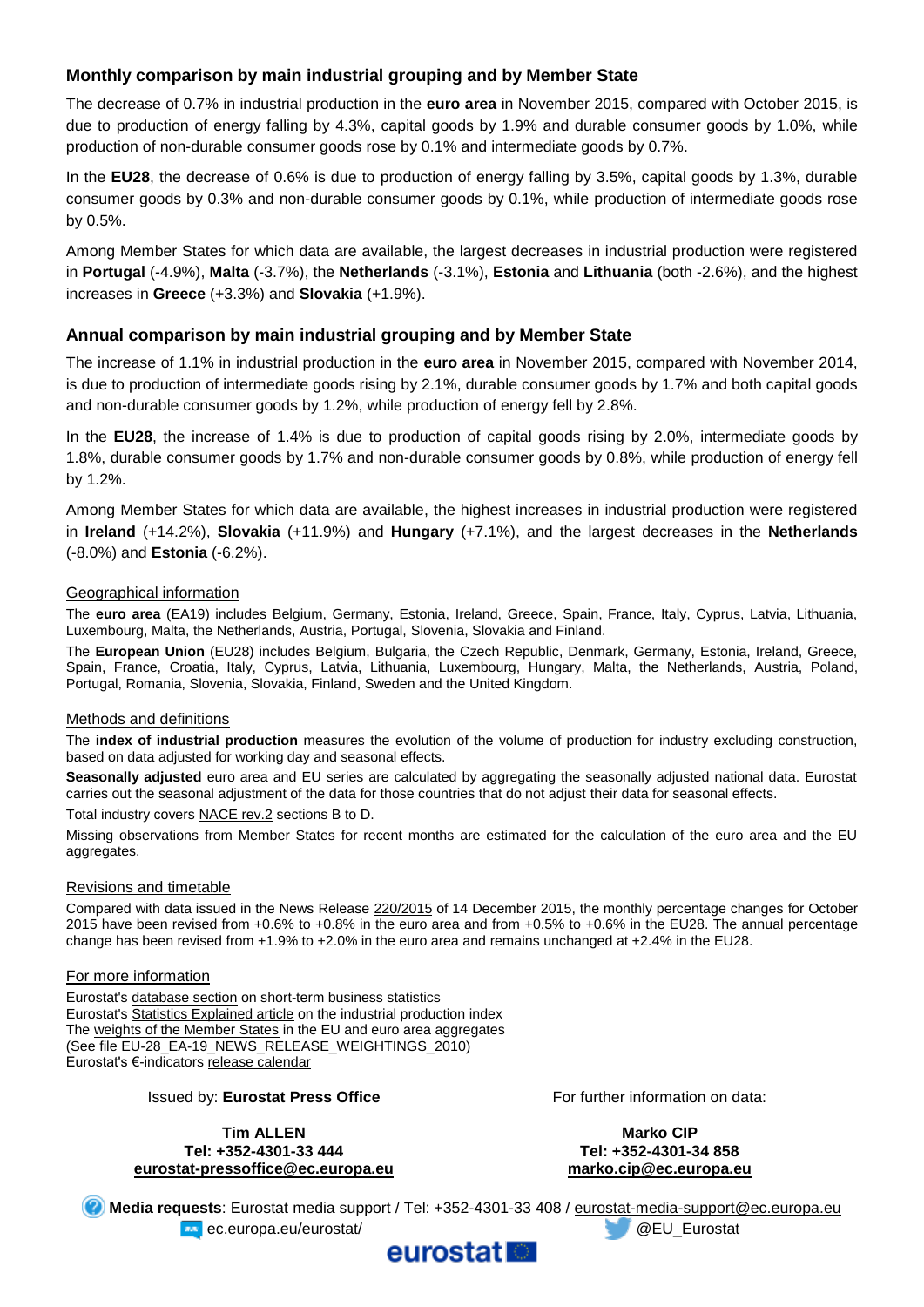# **Industrial production**

% change compared with previous month\*

|                            | $Jun-15$ | $Jul-15$ | <b>Aug-15</b> | <b>Sep-15</b> | <b>Oct-15</b> | <b>Nov-15</b> |  |
|----------------------------|----------|----------|---------------|---------------|---------------|---------------|--|
| <b>EA19</b>                |          |          |               |               |               |               |  |
| Total industry             | $-0.3$   | 0.8      | $-0.5$        | $-0.2$        | 0.8           | $-0.7$        |  |
| Intermediate goods         | $-0.3$   | $-0.4$   | 0.4           | 0.1           | 0.0           | 0.7           |  |
| Energy                     | 2.9      | 2.0      | $-3.7$        | 1.5           | 1.6           | $-4.3$        |  |
| Capital goods              | $-1.5$   | 1.7      | $-0.9$        | $-0.2$        | 1.3           | $-1.9$        |  |
| Durable consumer goods     | $-1.4$   | 1.0      | 2.0           | $-2.9$        | 1.8           | $-1.0$        |  |
| Non-durable consumer goods | $-0.4$   | 1.3      | 0.1           | $-1.4$        | 0.6           | 0.1           |  |
| <b>EU28</b>                |          |          |               |               |               |               |  |
| Total industry             | 0.0      | 0.4      | $-0.2$        | 0.0           | 0.6           | $-0.6$        |  |
| Intermediate goods         | 0.0      | $-0.5$   | 0.1           | 0.2           | 0.2           | 0.5           |  |
| Energy                     | 1.6      | 1.3      | $-1.8$        | 0.1           | 1.4           | $-3.5$        |  |
| Capital goods              | $-0.8$   | 0.8      | $-0.3$        | 0.3           | 0.8           | $-1.3$        |  |
| Durable consumer goods     | 0.0      | 0.1      | 1.1           | $-1.8$        | 1.2           | $-0.3$        |  |
| Non-durable consumer goods | $-0.5$   | 1.2      | 0.2           | $-0.9$        | 0.2           | $-0.1$        |  |

The source dataset is available [here.](http://appsso.eurostat.ec.europa.eu/nui/show.do?query=BOOKMARK_DS-069601_QID_2B77704D_UID_-3F171EB0&layout=TIME,C,X,0;GEO,L,Y,0;NACE_R2,L,Y,1;INDIC_BT,L,Z,0;S_ADJ,L,Z,1;UNIT,L,Z,2;INDICATORS,C,Z,3;&zSelection=DS-069601INDIC_BT,PROD;DS-069601UNIT,PCH_PRE;DS-069601INDICATORS,OBS_FLAG;DS-069601S_ADJ,SWDA;&rankName1=UNIT_1_2_-1_2&rankName2=INDIC-BT_1_2_-1_2&rankName3=INDICATORS_1_2_-1_2&rankName4=S-ADJ_1_2_-1_2&rankName5=TIME_1_0_0_0&rankName6=GEO_1_2_0_1&rankName7=NACE-R2_1_2_1_1&sortC=ASC_-1_FIRST&rStp=&cStp=&rDCh=&cDCh=&rDM=true&cDM=true&footnes=false&empty=false&wai=false&time_mode=ROLLING&time_most_recent=true&lang=EN&cfo=%23%23%23%2C%23%23%23.%23%23%23)

| <b>Total industry</b> | <b>Jun-15</b> | $Jul-15$ | <b>Aug-15</b> | <b>Sep-15</b> | <b>Oct-15</b> | <b>Nov-15</b> |
|-----------------------|---------------|----------|---------------|---------------|---------------|---------------|
| <b>EA19</b>           | $-0.3$        | 0.8      | $-0.5$        | $-0.2$        | 0.8           | $-0.7$        |
| <b>EU28</b>           | 0.0           | 0.4      | $-0.2$        | 0.0           | 0.6           | $-0.6$        |
| <b>Belgium</b>        | $-2.1$        | 1.9      | 0.0           | $-0.8$        | 1.3           |               |
| <b>Bulgaria</b>       | 0.6           | $-0.8$   | $-0.2$        | $-0.8$        | 0.3           | 0.8           |
| <b>Czech Republic</b> | 0.9           | 1.3      | $-3.8$        | 2.5           | 1.4           | $-1.2$        |
| <b>Denmark</b>        | 5.2           | $-5.1$   | 3.5           | $-1.9$        | $-2.4$        | $-0.1$        |
| Germany               | $-0.6$        | 0.9      | $-0.8$        | $-1.0$        | 0.3           | $-0.5$        |
| <b>Estonia</b>        | $-1.3$        | $-0.2$   | 0.3           | 0.2           | 0.6           | $-2.6$        |
| <b>Ireland</b>        | $-3.0$        | 8.8      | 0.0           | $-1.5$        | 3.4           | $-0.4$        |
| Greece                | $-0.2$        | 3.9      | 3.7           | $-1.8$        | $-1.2$        | 3.3           |
| Spain                 | 0.7           | 0.7      | $-1.3$        | 1.4           | 0.3           | 0.0           |
| <b>France</b>         | 0.2           | $-0.9$   | 1.8           | 0.1           | 0.7           | $-0.9$        |
| <b>Croatia</b>        | $-2.7$        | 3.2      | $-3.7$        | 5.6           | 0.9           | $-0.8$        |
| Italy                 | $-1.0$        | 1.1      | $-0.5$        | 0.2           | 0.5           | c             |
| <b>Cyprus</b>         | $-2.4$        | 1.8      | 1.1           | $-0.9$        | $-1.6$        |               |
| Latvia                | $-1.3$        | 1.4      | $-1.3$        | $-0.7$        | $-0.3$        | 0.2           |
| Lithuania             | 0.7           | 0.4      | $-3.9$        | $-1.5$        | 11.5          | $-2.6$        |
| Luxembourg            | 1.3           | $-2.4$   | 4.1           | $-2.1$        | $-0.4$        | $0.4**$       |
| <b>Hungary</b>        | 1.1           | $-0.5$   | $-1.8$        | 2.9           | 1.7           | $-1.4$        |
| <b>Malta</b>          | 1.6           | $-1.5$   | $-1.1$        | $-0.1$        | 1.8           | $-3.7$        |
| <b>Netherlands</b>    | 4.2           | $-3.2$   | $-3.3$        | 2.7           | 3.9           | $-3.1$        |
| <b>Austria</b>        | 0.7           | 1.5      | $-1.6$        | $-0.3$        | 1.7           |               |
| Poland                | 0.4           | $-0.2$   | $-1.2$        | 1.7           | 0.8           | 0.7           |
| Portugal              | $-1.6$        | 2.1      | $-2.0$        | $-1.0$        | 3.9           | $-4.9$        |
| Romania               | 0.8           | 0.2      | $-0.5$        | 1.1           | $-0.3$        | $-0.2$        |
| Slovenia              | $-0.7$        | 0.9      | $-0.4$        | 0.4           | $-0.2$        | 0.3           |
| <b>Slovakia</b>       | 1.2           | 1.3      | $-1.5$        | 2.1           | $-0.6$        | 1.9           |
| <b>Finland</b>        | 1.4           | $-0.9$   | $-0.1$        | 1.3           | $-1.0$        | $-0.5$        |
| <b>Sweden</b>         | 0.5           | $-2.7$   | 3.8           | 0.6           | $-0.6$        | 0.1           |
| <b>United Kingdom</b> | $-0.1$        | $-0.4$   | 0.9           | 0.0           | 0.0           | $-0.7$        |
| Norway                | 3.4           | $-1.1$   | 1.3           | 1.2           | $-3.1$        | $-0.7$        |

\* Working day and seasonally adjusted

\*\* Estimated by Member State

: Data not available

c Confidential

The source dataset is available [here.](http://appsso.eurostat.ec.europa.eu/nui/show.do?query=BOOKMARK_DS-069601_QID_7D7B447E_UID_-3F171EB0&layout=TIME,C,X,0;GEO,L,Y,0;INDIC_BT,L,Z,0;S_ADJ,L,Z,1;UNIT,L,Z,2;NACE_R2,L,Z,3;INDICATORS,C,Z,4;&zSelection=DS-069601NACE_R2,B-D;DS-069601INDIC_BT,PROD;DS-069601UNIT,PCH_PRE;DS-069601INDICATORS,OBS_FLAG;DS-069601S_ADJ,SWDA;&rankName1=UNIT_1_2_-1_2&rankName2=INDIC-BT_1_2_-1_2&rankName3=INDICATORS_1_2_-1_2&rankName4=S-ADJ_1_2_-1_2&rankName5=NACE-R2_1_2_1_1&rankName6=TIME_1_0_0_0&rankName7=GEO_1_2_0_1&sortC=ASC_-1_FIRST&rStp=&cStp=&rDCh=&cDCh=&rDM=true&cDM=true&footnes=false&empty=false&wai=false&time_mode=ROLLING&time_most_recent=true&lang=EN&cfo=%23%23%23%2C%23%23%23.%23%23%23)

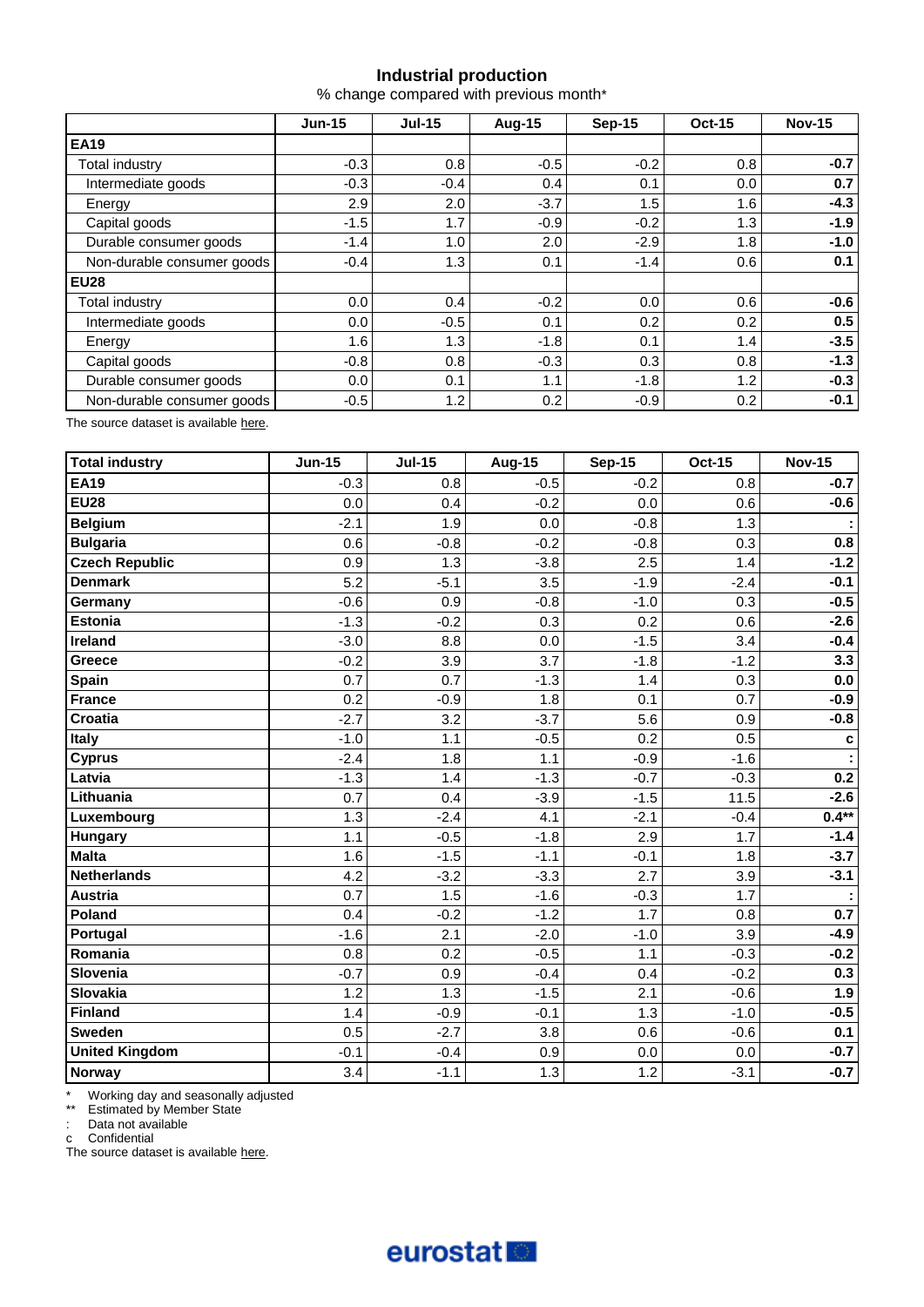## **Industrial production**

% change compared with same month of the previous year\*

|                            | $Jun-15$ | $Jul-15$ | <b>Aug-15</b> | <b>Sep-15</b> | <b>Oct-15</b> | <b>Nov-15</b> |  |
|----------------------------|----------|----------|---------------|---------------|---------------|---------------|--|
| <b>EA19</b>                |          |          |               |               |               |               |  |
| Total industry             | 1.6      | 1.8      | 2.1           | 1.4           | 2.0           | 1.1           |  |
| Intermediate goods         | 0.7      | $0.0\,$  | 1.1           | 1.3           | 1.4           | 2.1           |  |
| Energy                     | $-0.2$   | 3.8      | $-2.3$        | $-1.8$        | 1.0           | $-2.8$        |  |
| Capital goods              | 2.2      | 1.8      | 4.0           | 1.9           | 3.4           | 1.2           |  |
| Durable consumer goods     | 0.6      | 1.5      | 6.6           | 2.3           | 4.0           | 1.7           |  |
| Non-durable consumer goods | 2.8      | 3.2      | 2.8           | 1.7           | 0.6           | 1.2           |  |
| <b>EU28</b>                |          |          |               |               |               |               |  |
| Total industry             | 2.1      | 1.9      | 2.5           | 1.8           | 2.4           | 1.4           |  |
| Intermediate goods         | 1.2      | 0.4      | 1.0           | 1.2           | 1.6           | 1.8           |  |
| Energy                     | 1.7      | 4.1      | 0.9           | $-0.2$        | 1.8           | $-1.2$        |  |
| Capital goods              | 2.7      | 1.4      | 3.9           | 2.7           | 3.8           | 2.0           |  |
| Durable consumer goods     | 2.4      | 2.0      | 4.6           | 2.1           | 3.2           | 1.7           |  |
| Non-durable consumer goods | 2.0      | 2.7      | 2.3           | 1.5           | 0.7           | 0.8           |  |

The source dataset is available [here.](http://appsso.eurostat.ec.europa.eu/nui/show.do?query=BOOKMARK_DS-069601_QID_-25C68083_UID_-3F171EB0&layout=TIME,C,X,0;GEO,L,Y,0;NACE_R2,L,Y,1;INDIC_BT,L,Z,0;S_ADJ,L,Z,1;UNIT,L,Z,2;INDICATORS,C,Z,3;&zSelection=DS-069601INDIC_BT,PROD;DS-069601UNIT,PCH_PRE;DS-069601INDICATORS,OBS_FLAG;DS-069601S_ADJ,SWDA;&rankName1=UNIT_1_2_-1_2&rankName2=INDIC-BT_1_2_-1_2&rankName3=INDICATORS_1_2_-1_2&rankName4=S-ADJ_1_2_-1_2&rankName5=TIME_1_0_0_0&rankName6=GEO_1_2_0_1&rankName7=NACE-R2_1_2_1_1&sortC=ASC_-1_FIRST&rStp=&cStp=&rDCh=&cDCh=&rDM=true&cDM=true&footnes=false&empty=false&wai=false&time_mode=ROLLING&time_most_recent=true&lang=EN&cfo=%23%23%23%2C%23%23%23.%23%23%23)

| <b>Total industry</b> | <b>Jun-15</b> | <b>Jul-15</b> | <b>Aug-15</b> | <b>Sep-15</b> | Oct-15 | <b>Nov-15</b> |
|-----------------------|---------------|---------------|---------------|---------------|--------|---------------|
| <b>EA19</b>           | 1.6           | 1.8           | 2.1           | 1.4           | 2.0    | $1.1$         |
| <b>EU28</b>           | 2.1           | 1.9           | 2.5           | 1.8           | 2.4    | 1.4           |
| <b>Belgium</b>        | $-4.5$        | 0.6           | 1.6           | $-2.3$        | 0.7    |               |
| <b>Bulgaria</b>       | 5.8           | 3.4           | 4.3           | 0.8           | 1.2    | $1.7$         |
| <b>Czech Republic</b> | 6.0           | 7.4           | 7.0           | 3.5           | 6.4    | 3.1           |
| <b>Denmark</b>        | 10.5          | 1.4           | 2.7           | 2.0           | $-1.2$ | $-1.6$        |
| Germany               | 1.4           | 1.0           | 3.0           | 0.4           | 0.2    | $-0.3$        |
| <b>Estonia</b>        | $-2.8$        | $-5.8$        | $-3.1$        | $-4.0$        | $-2.5$ | $-6.2$        |
| <b>Ireland</b>        | 28.5          | 23.9          | 18.3          | 18.6          | 13.8   | 14.2          |
| <b>Greece</b>         | $-4.8$        | $-1.6$        | 4.3           | 2.9           | $-1.9$ | 1.8           |
| <b>Spain</b>          | 4.7           | 5.6           | 2.3           | 4.2           | 4.9    | 4.6           |
| <b>France</b>         | 1.1           | $-1.4$        | 1.8           | 1.1           | 3.6    | 2.8           |
| <b>Croatia</b>        | 1.5           | 3.9           | 2.7           | 5.5           | 6.4    | 2.7           |
| Italy                 | $-0.3$        | 2.8           | 1.0           | 1.8           | 2.9    | c             |
| <b>Cyprus</b>         | 0.1           | 3.8           | 3.7           | 5.1           | 1.8    |               |
| Latvia                | 3.7           | 5.4           | 4.0           | 2.0           | 1.7    | 4.3           |
| Lithuania             | 7.6           | 6.6           | 5.5           | $-0.3$        | 6.6    | 4.9           |
| Luxembourg            | 1.6           | $-4.0$        | 3.9           | $-0.8$        | $-0.2$ | $-1.7**$      |
| Hungary               | 5.9           | 3.6           | 6.2           | 7.8           | 12.8   | 7.1           |
| <b>Malta</b>          | 5.9           | 9.2           | 8.3           | 4.5           | 6.1    | 0.7           |
| <b>Netherlands</b>    | $-1.8$        | $-6.3$        | $-10.0$       | $-5.9$        | $-2.0$ | $-8.0$        |
| <b>Austria</b>        | $-0.4$        | 4.1           | 3.0           | 1.3           | 3.7    |               |
| Poland                | 5.1           | 3.9           | 3.1           | 4.1           | 4.8    | 5.5           |
| Portugal              | 2.7           | 3.2           | 0.1           | 3.7           | 4.5    | $-0.4$        |
| Romania               | 3.2           | 3.7           | 3.1           | 3.9           | 2.5    | 1.9           |
| Slovenia              | 3.7           | 3.1           | 5.1           | 6.0           | 3.3    | 4.2           |
| <b>Slovakia</b>       | 6.8           | 11.9          | 0.5           | 7.2           | 4.2    | 11.9          |
| <b>Finland</b>        | 0.8           | $-1.3$        | $-1.4$        | 1.4           | $-1.1$ | $-1.7$        |
| <b>Sweden</b>         | 3.2           | 0.5           | 5.3           | 7.0           | 4.9    | 5.5           |
| <b>United Kingdom</b> | 1.7           | 0.6           | 2.0           | 1.1           | 2.1    | 0.4           |
| Norway                | 2.8           | 2.9           | 3.1           | 2.0           | $-3.0$ | $-1.7$        |

\* Working day adjusted

\*\* Estimated by Member State

: Data not available

c Confidential

The source dataset is available [here.](http://appsso.eurostat.ec.europa.eu/nui/show.do?query=BOOKMARK_DS-069601_QID_-62B5D3E4_UID_-3F171EB0&layout=TIME,C,X,0;GEO,L,Y,0;INDIC_BT,L,Z,0;S_ADJ,L,Z,1;UNIT,L,Z,2;NACE_R2,L,Z,3;INDICATORS,C,Z,4;&zSelection=DS-069601NACE_R2,B-D;DS-069601INDIC_BT,PROD;DS-069601UNIT,PCH_SM;DS-069601INDICATORS,OBS_FLAG;DS-069601S_ADJ,WDA;&rankName1=UNIT_1_2_-1_2&rankName2=INDIC-BT_1_2_-1_2&rankName3=INDICATORS_1_2_-1_2&rankName4=S-ADJ_1_2_-1_2&rankName5=NACE-R2_1_2_1_1&rankName6=TIME_1_0_0_0&rankName7=GEO_1_2_0_1&sortC=ASC_-1_FIRST&rStp=&cStp=&rDCh=&cDCh=&rDM=true&cDM=true&footnes=false&empty=false&wai=false&time_mode=ROLLING&time_most_recent=true&lang=EN&cfo=%23%23%23%2C%23%23%23.%23%23%23)

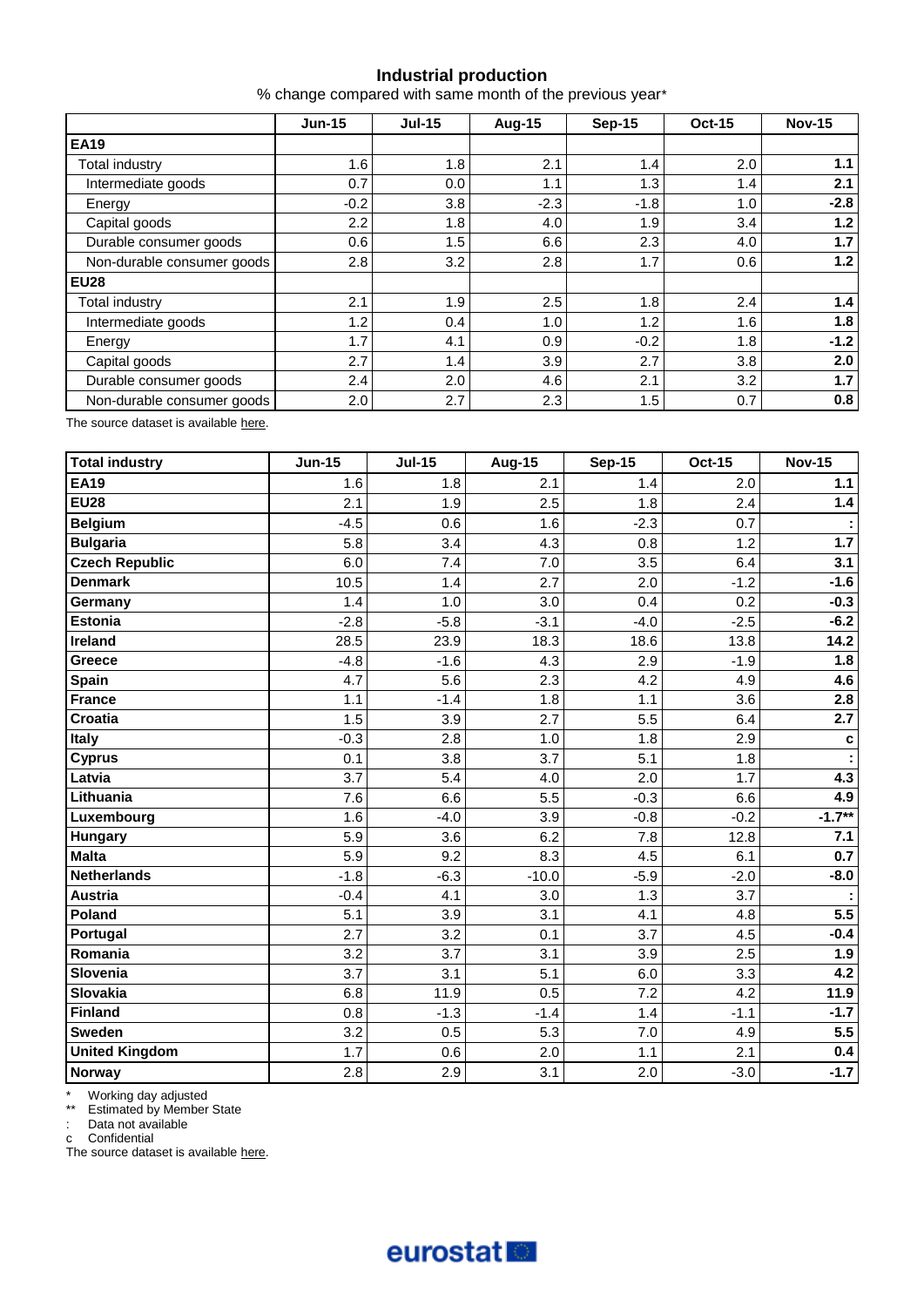# **Production indices for total industry, working day and seasonally adjusted**

(base year 2010)

|                       | 11/14 | 12/14 | 01/15 | 02/15 | 03/15 | 04/15 | 05/15 | 06/15 | 07/15 | 08/15 | 09/15 | 10/15 | 11/15 |
|-----------------------|-------|-------|-------|-------|-------|-------|-------|-------|-------|-------|-------|-------|-------|
| <b>EA19</b>           | 101.3 | 101.8 | 102.0 | 103.0 | 102.6 | 102.6 | 102.5 | 102.2 | 103.0 | 102.5 | 102.3 | 103.1 | 102.4 |
| <b>EU28</b>           | 101.8 | 102.4 | 102.5 | 103.4 | 103.3 | 103.3 | 103.2 | 103.2 | 103.6 | 103.3 | 103.3 | 103.9 | 103.3 |
| <b>Belgium</b>        | 104.5 | 102.8 | 104.3 | 101.1 | 104.2 | 103.3 | 103.5 | 101.3 | 103.3 | 103.3 | 102.4 | 103.7 |       |
| <b>Bulgaria</b>       | 108.4 | 109.6 | 111.4 | 110.6 | 109.1 | 109.5 | 110.2 | 110.9 | 110.0 | 109.8 | 109.0 | 109.3 | 110.2 |
| <b>Czech Republic</b> | 112.6 | 113.7 | 113.7 | 114.8 | 114.6 | 115.4 | 115.1 | 116.2 | 117.7 | 113.2 | 116.0 | 117.7 | 116.2 |
| <b>Denmark</b>        | 104.0 | 104.7 | 102.6 | 102.5 | 106.9 | 105.8 | 103.3 | 108.7 | 103.2 | 106.8 | 104.8 | 102.3 | 102.2 |
| Germany               | 108.1 | 109.2 | 108.9 | 109.1 | 108.6 | 109.3 | 109.7 | 109.0 | 110.0 | 109.1 | 108.0 | 108.3 | 107.8 |
| <b>Estonia</b>        | 131.9 | 130.9 | 127.5 | 128.4 | 127.5 | 128.9 | 127.5 | 125.9 | 125.7 | 126.1 | 126.3 | 127.0 | 123.7 |
| Ireland               | 126.9 | 115.5 | 118.5 | 149.9 | 135.1 | 138.8 | 131.4 | 127.5 | 138.7 | 138.7 | 136.6 | 141.2 | 140.7 |
| Greece                | 88.3  | 87.3  | 87.0  | 89.7  | 90.0  | 88.3  | 83.4  | 83.2  | 86.4  | 89.6  | 88.0  | 86.9  | 89.8  |
| <b>Spain</b>          | 91.3  | 91.5  | 91.8  | 92.5  | 93.6  | 93.4  | 93.8  | 94.5  | 95.1  | 93.9  | 95.2  | 95.5  | 95.5  |
| <b>France</b>         | 97.2  | 98.6  | 99.0  | 99.5  | 99.5  | 98.5  | 98.8  | 99.0  | 98.1  | 100.0 | 100.1 | 100.7 | 99.8  |
| Croatia               | 95.1  | 95.2  | 91.4  | 94.5  | 96.8  | 93.0  | 95.4  | 92.8  | 95.8  | 92.3  | 97.5  | 98.4  | 97.6  |
| <b>Italy</b>          | 90.9  | 91.4  | 90.9  | 91.5  | 92.0  | 91.8  | 92.6  | 91.7  | 92.7  | 92.2  | 92.4  | 92.9  | C     |
| <b>Cyprus</b>         | 70.4  | 71.0  | 71.2  | 72.5  | 72.6  | 74.1  | 74.6  | 72.8  | 74.1  | 74.9  | 74.2  | 73.0  |       |
| Latvia                | 112.2 | 112.3 | 109.2 | 110.0 | 121.8 | 122.0 | 119.5 | 118.0 | 119.6 | 118.0 | 117.2 | 116.8 | 117.1 |
| Lithuania             | 119.8 | 116.4 | 112.2 | 119.1 | 114.2 | 118.2 | 120.5 | 121.4 | 121.9 | 117.2 | 115.4 | 128.7 | 125.3 |
| Luxembourg            | 99.7  | 103.2 | 98.3  | 100.6 | 100.7 | 98.9  | 97.3  | 98.5  | 96.1  | 100.0 | 98.0  | 97.6  | 98.0* |
| <b>Hungary</b>        | 114.8 | 113.5 | 118.6 | 117.6 | 120.5 | 120.6 | 120.5 | 121.8 | 121.2 | 119.0 | 122.5 | 124.6 | 122.9 |
| <b>Malta</b>          | 96.6  | 93.2  | 99.5  | 98.8  | 98.8  | 98.9  | 100.8 | 102.5 | 100.9 | 99.8  | 99.6  | 101.4 | 97.6  |
| <b>Netherlands</b>    | 96.0  | 96.7  | 98.7  | 99.3  | 94.9  | 93.7  | 89.0  | 92.7  | 89.7  | 86.7  | 89.0  | 92.5  | 89.6  |
| <b>Austria</b>        | 106.8 | 110.1 | 110.5 | 111.0 | 109.8 | 109.6 | 109.6 | 110.4 | 112.1 | 110.3 | 110.0 | 111.9 |       |
| Poland                | 115.3 | 117.8 | 118.2 | 119.4 | 120.1 | 117.7 | 118.8 | 119.3 | 119.1 | 117.7 | 119.7 | 120.7 | 121.5 |
| Portugal              | 95.3  | 93.6  | 95.3  | 94.4  | 94.9  | 97.2  | 98.7  | 97.1  | 99.1  | 97.1  | 96.1  | 99.8  | 94.9  |
| Romania               | 129.2 | 129.3 | 130.7 | 131.0 | 131.2 | 131.0 | 130.9 | 131.9 | 132.2 | 131.6 | 133.1 | 132.7 | 132.5 |
| Slovenia              | 102.0 | 102.2 | 104.7 | 105.0 | 105.2 | 105.0 | 106.1 | 105.4 | 106.4 | 106.0 | 106.4 | 106.2 | 106.5 |
| Slovakia              | 123.8 | 127.1 | 127.2 | 127.7 | 130.3 | 129.0 | 129.5 | 131.1 | 132.8 | 130.8 | 133.6 | 132.8 | 135.3 |
| <b>Finland</b>        | 94.2  | 93.7  | 92.5  | 92.6  | 92.9  | 93.0  | 92.4  | 93.7  | 92.9  | 92.8  | 94.0  | 93.1  | 92.6  |
| Sweden                | 93.5  | 94.8  | 92.8  | 94.1  | 94.8  | 97.5  | 96.9  | 97.4  | 94.8  | 98.4  | 99.0  | 98.4  | 98.5  |
| <b>United Kingdom</b> | 97.4  | 97.3  | 97.3  | 97.7  | 98.3  | 98.4  | 98.6  | 98.5  | 98.1  | 99.0  | 98.9  | 99.0  | 98.3  |
| Norway                | 98.3  | 98.0  | 95.3  | 97.8  | 99.3  | 93.5  | 96.0  | 99.3  | 98.2  | 99.5  | 100.7 | 97.6  | 96.9  |

: Data not available

\* Estimated by Member State

The source dataset is availabl[e here.](http://appsso.eurostat.ec.europa.eu/nui/show.do?query=BOOKMARK_DS-069583_QID_58A8FBF4_UID_-3F171EB0&layout=TIME,C,X,0;GEO,L,Y,0;INDIC_BT,L,Z,0;NACE_R2,L,Z,1;S_ADJ,L,Z,2;INDICATORS,C,Z,3;&zSelection=DS-069583S_ADJ,SWDA;DS-069583INDIC_BT,PROD;DS-069583INDICATORS,OBS_FLAG;DS-069583NACE_R2,B-D;&rankName1=INDIC-BT_1_2_-1_2&rankName2=INDICATORS_1_2_-1_2&rankName3=S-ADJ_1_2_-1_2&rankName4=NACE-R2_1_2_-1_2&rankName5=TIME_1_0_0_0&rankName6=GEO_1_2_0_1&sortC=ASC_-1_FIRST&rStp=&cStp=&rDCh=&cDCh=&rDM=true&cDM=true&footnes=false&empty=false&wai=false&time_mode=ROLLING&time_most_recent=true&lang=EN&cfo=%23%23%23%2C%23%23%23.%23%23%23)



c Confidential